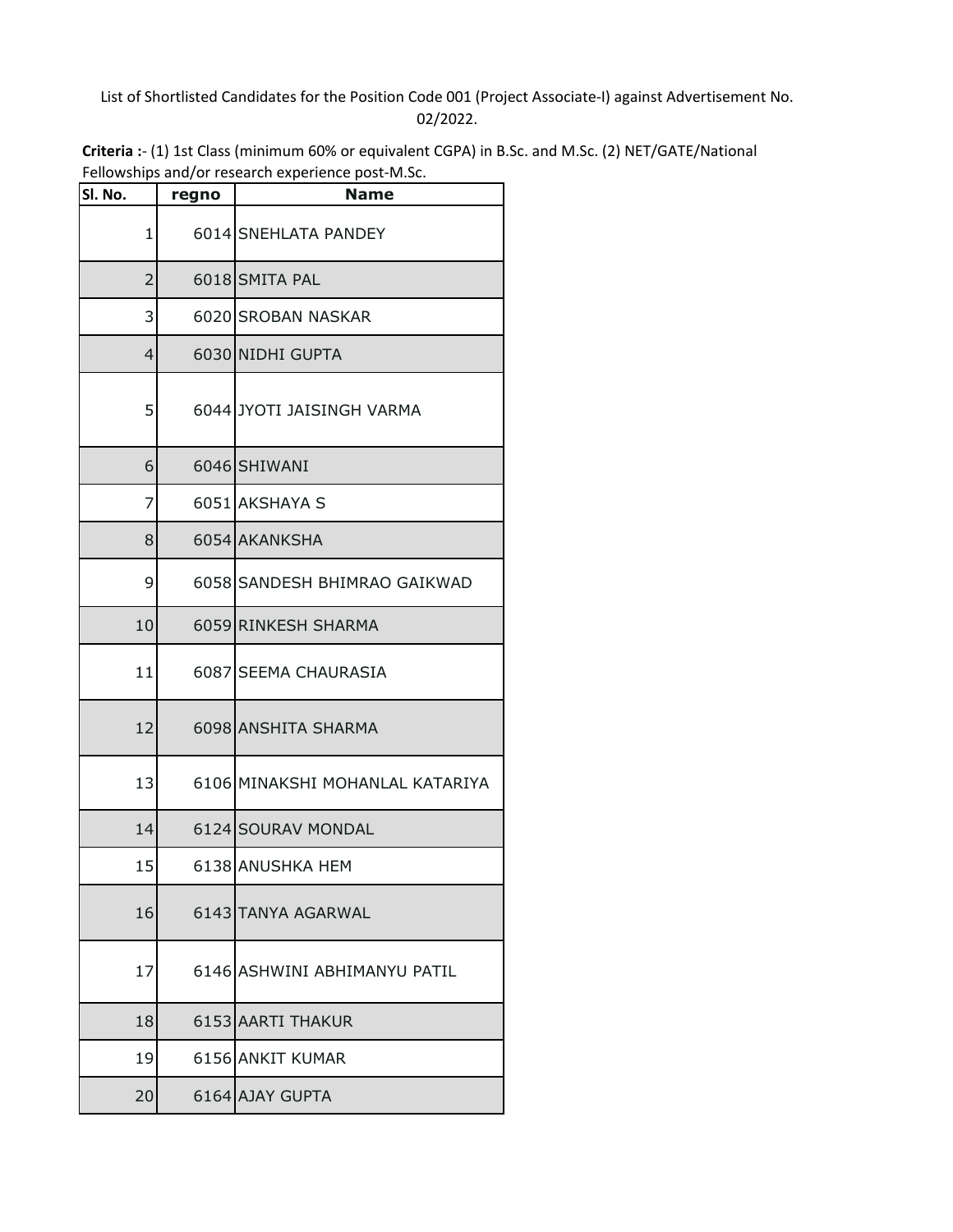| 21 |      | 6171 NISHAT KHAN              |
|----|------|-------------------------------|
| 22 |      | 6176 ANITA HARIVANSH YADAV    |
| 23 |      | 6193 SHAGUFA NISRAT NOORIE    |
| 24 |      | 6198 KRUTIKA NANDKUMAR PATIL  |
| 25 |      | 6200 JARAPALA VISWANADHA NAIK |
| 26 |      | 6205 AJINKYA MADHUKAR BHORDE  |
| 27 |      | 6224 SAURABH KUMAR JHA        |
| 28 |      | 6247 VISHAL KUMAR DEB         |
| 29 |      | 6254 SAMPADA PRAKASH PENDSE   |
| 30 |      | 6256 SHIVANI SRIVASTAVA       |
| 31 |      | 6267 PUNNAG SOM               |
| 32 |      | 6269 AKSHADA DILIP PATIL      |
| 33 |      | 6283 SUNNY RATHEE             |
| 34 | 6287 | <b>ANIL KUMAR</b>             |
| 35 |      | 6289 SAMA ZAIDI               |
| 36 |      | 6297 SEZAL KIRAN              |
| 37 |      | 6308 KRUTIKA RAVINDRA KHATATE |
| 38 |      | 6310 ROOHI QURESHI            |
| 39 |      | 6315 SUSHMEETA RAJ            |
| 40 |      | 6316 JAI KISHAN               |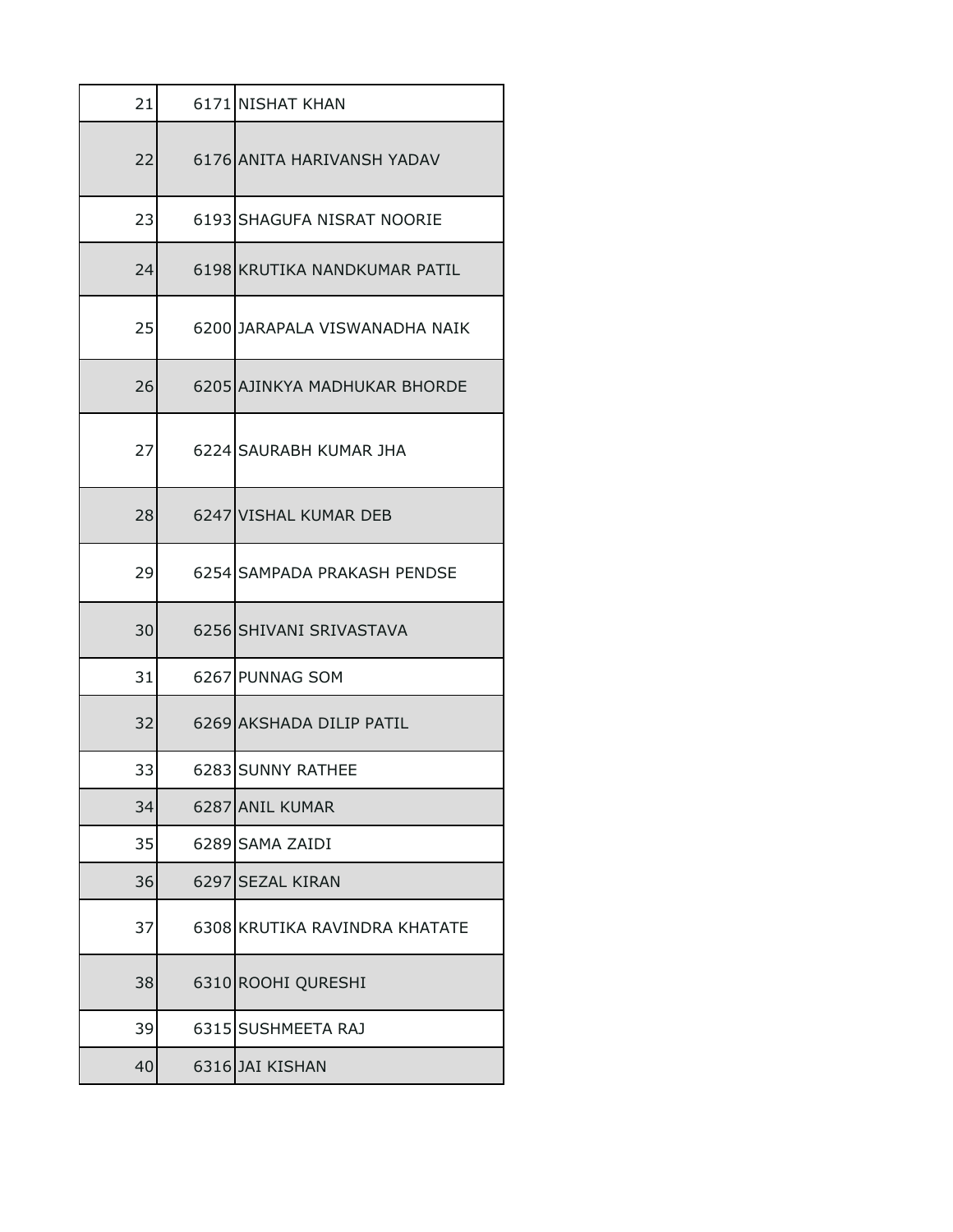| 41 | 6322 SHITAL TUKARAM MARKAD |
|----|----------------------------|
| 42 | 6328 PRIYANKA SINGH        |
| 43 | 6338 RENUKA JAGDISH PANDE  |
| 44 | 6341 ISHA SHARMA           |
| 45 | 6344 ASHA SINGH            |
| 46 | 6364 SANGITA PRAMANIK      |
| 47 | 6367 KRUBHA ATHIRATHINAM   |
| 48 | 6379 SHREYA                |
| 49 | 6399 MANSI SHARMA          |
| 50 | 6424 RITESH VISHWAKARMA    |
| 51 | 6437 KALPANA               |
| 52 | 6441 ANUBHA CHAUDHARY      |
| 53 | 6443 ANJALI NAIR           |
| 54 | 6444 AURINDAM DAS BAKSHI   |
| 55 | 6447 YOGESH KUMAR          |
| 56 | 6481 AMIT                  |
| 57 | 6482 BARKHA JANGIR         |
| 58 | 6489 SOUMYA .S             |
| 59 | 6493 NITIKA CHAUDHARY      |
| 60 | 6495 BAISHNABI SAHU        |
| 61 | 6501 SUNIL KUMAR VERMA     |
| 62 | 6509 PRATIBHA MISHRA       |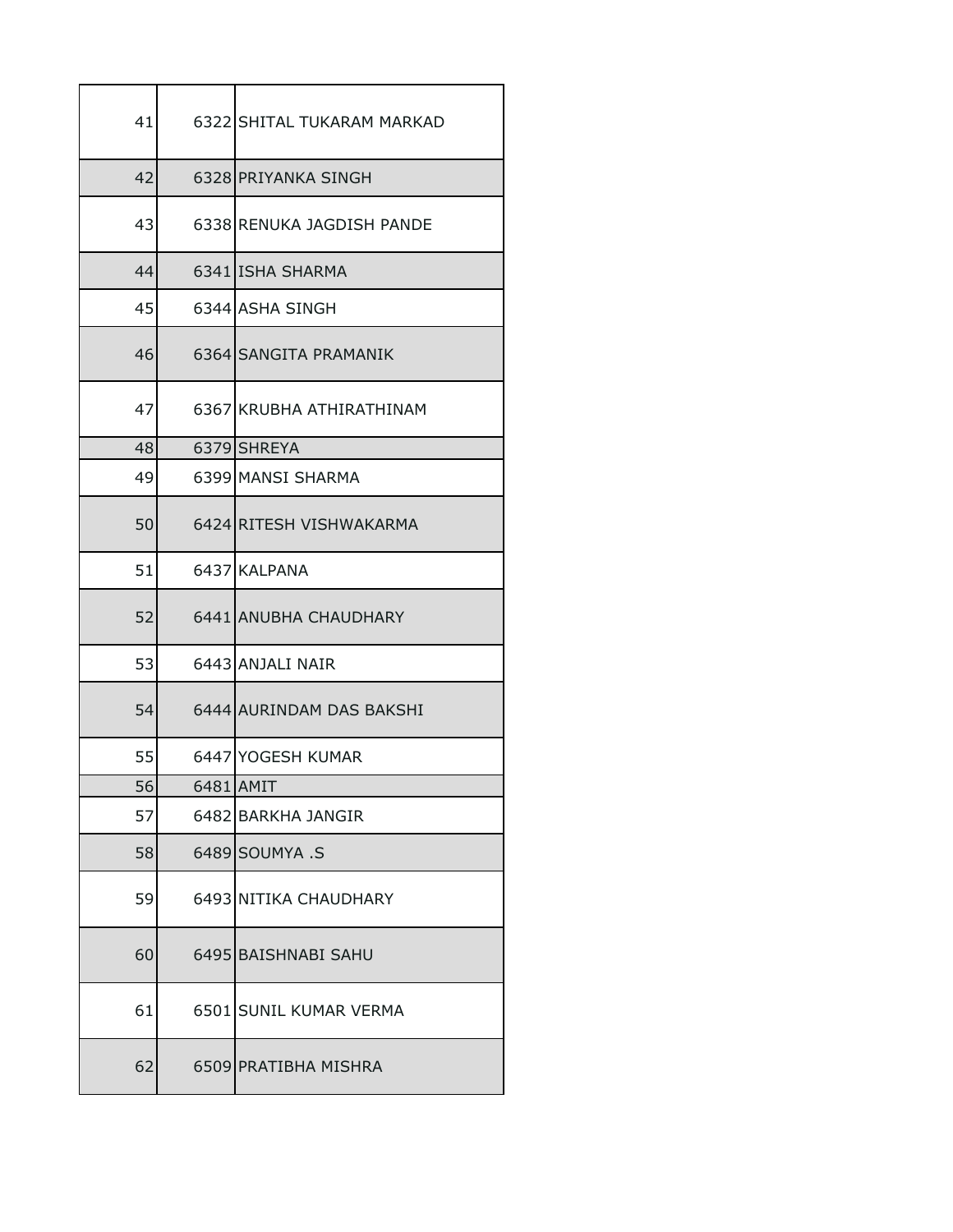| 63 | 6520 ANUSREE A KUMAR           |
|----|--------------------------------|
| 64 | 6553 SASHIKANTA SWAIN          |
| 65 | 6556 DIVYA TEJA KOPPULA        |
| 66 | 6559 SNEHA MOHAN NAIR          |
| 67 | 6584 BISWAJIT SAHOO            |
| 68 | 6588 MANISHA KUMARI            |
| 69 | 6596 ANSHIKA VERMA             |
| 70 | 6611 ASRA S                    |
| 71 | 6630 HIMANSHU SINGH            |
| 72 | 6643 HARDIK THOBHANBHAI CHAVDA |
| 73 | 6656 ANKITA                    |
| 74 | 6670 AYUSHI SHARMA             |
| 75 | 6685 RITU VERMA                |
| 76 | 6693 SANGEETA SATI             |
| 77 | 6711 ALKA RANI                 |
| 78 | 6715 SUBHAM SAHA               |
| 79 | 6743 SAHAR RAFAT               |
| 80 | 6768 SHWETHA P R               |
| 81 | 6769 KM POONAM PAL             |
| 82 | 6786 PUJA NILKANTH MANKAR      |
| 83 | 6800 CHETAN ARVINDRAO BAWANE   |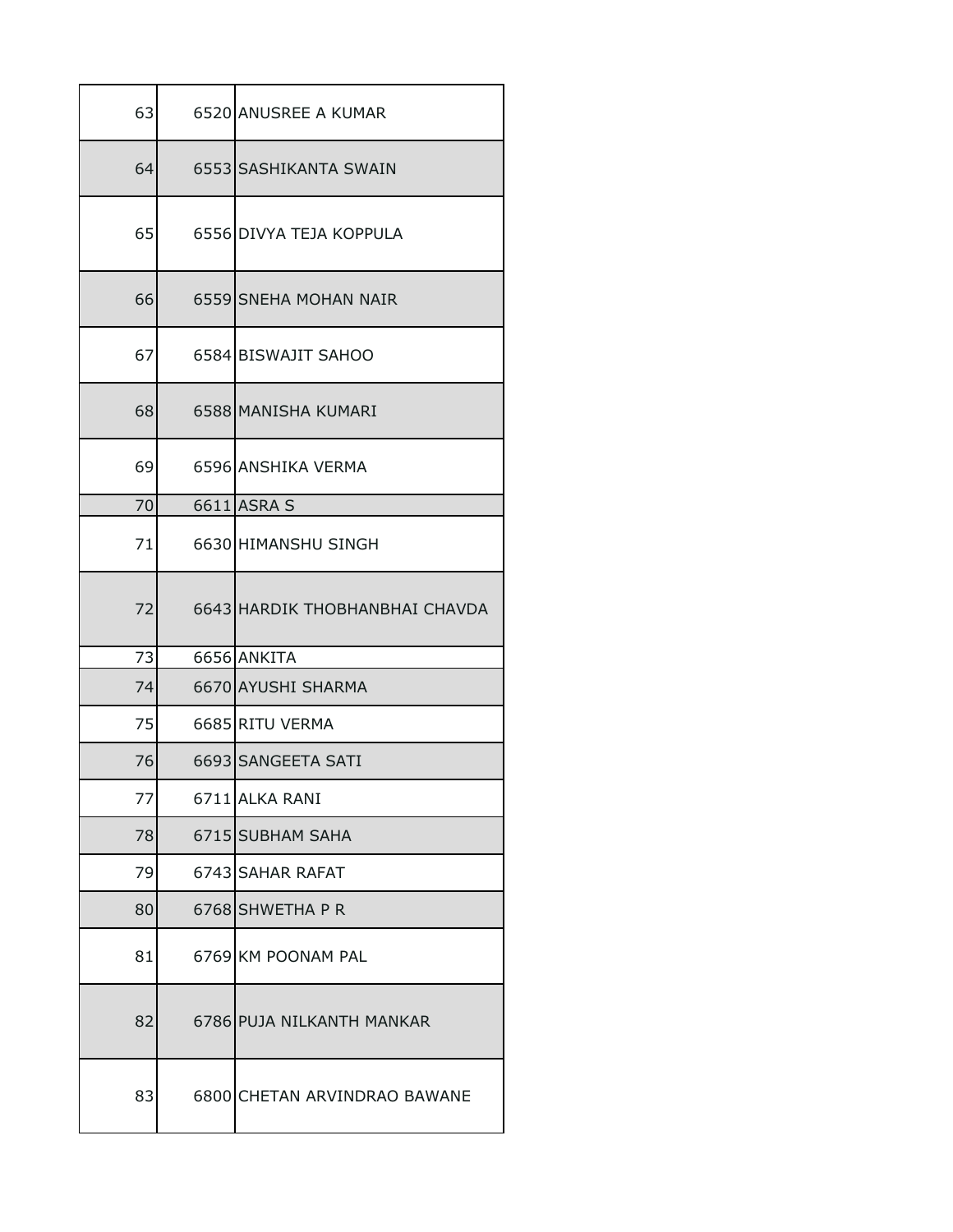| 84  | 6803 SAUMYA SHARMA           |
|-----|------------------------------|
| 85  | 6808 NIRDOSH                 |
| 86  | 6809 BIKRAM BHAKAT           |
| 87  | 6811 DHANYA K                |
| 88  | 6816 SANU DIWAKAR            |
| 89  | 6817 KAUSHAL KISHOR MISHRA   |
| 90  | 6827 CHIRASMITA MOHANTY      |
| 91  | 6835 ISMAT BAQUAR            |
| 92  | 6842 PANKAJ DHEER            |
| 93  | 6843 RAJAT CHAUHAN           |
| 94  | 6861 DARSHANA DILIP AMBERKAR |
| 95  | 6872 NISHA YADAV             |
| 96  | 6874 GREESHMA M              |
| 97  | 6883 RASHMI PRATAP SINGH     |
| 98  | 6884 BUSHRA QAZI             |
| 99  | 6892 YASIR BASHIER BHAT      |
| 100 | 6897 KOYEL NANDY             |
| 101 | 6926 MANAV JINDAL            |
| 102 | 6935 DANIYA MALIK            |
| 103 | 6940 SANTHOSHINI NARAYANAN   |
| 104 | 6961 NAGAJYOTHI DANNARAM     |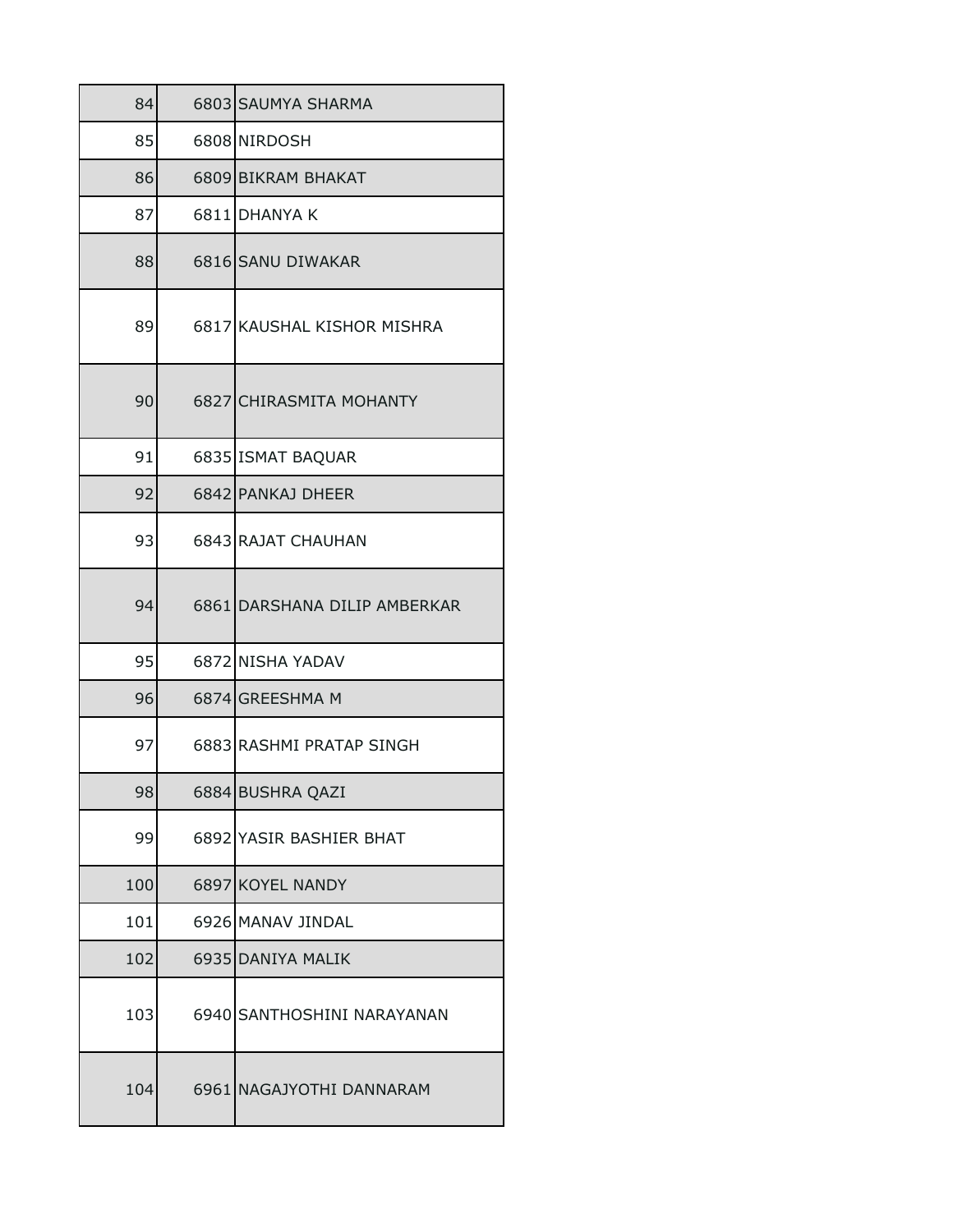| 105 | 6967 AANCHAL PUROHIT        |
|-----|-----------------------------|
| 106 | 6971 PRAJNA ARPITA JENA     |
| 107 | 7006 RICHA HANNA VARUGHEESE |
| 108 | 7015 APOORVA MANIK MISAL    |
| 109 | 7020 SONIKA CHAUDHARY       |
| 110 | 7023 TARU JAIN              |
| 111 | 7024 ASMITA DAS             |
| 112 | 7035 KUSHAL MISRA           |
| 113 | 7070 LEKHA SALSEKAR         |
| 114 | 7085 PALLAVI BHATT          |
| 115 | 7088 POOJA LAWANIA          |
| 116 | 7090 VIKAS RAGHUVANSHI      |
| 117 | 7117 VIKESH SHARMA          |
| 118 | 7150 Y. YOSHI               |
| 119 | 7153 AASHRUTHA R            |
| 120 | 7176 POOJA MAHESH KULKARNI  |
| 121 | 7179 SIMRAN JAIN            |
| 122 | 7182 SRIJITA ACHARYA        |
| 123 | 7196 SHABNUM RASOOL         |
| 124 | 7204 ANURAG TYAGI           |
| 125 | 7207 PAWAN KADWE            |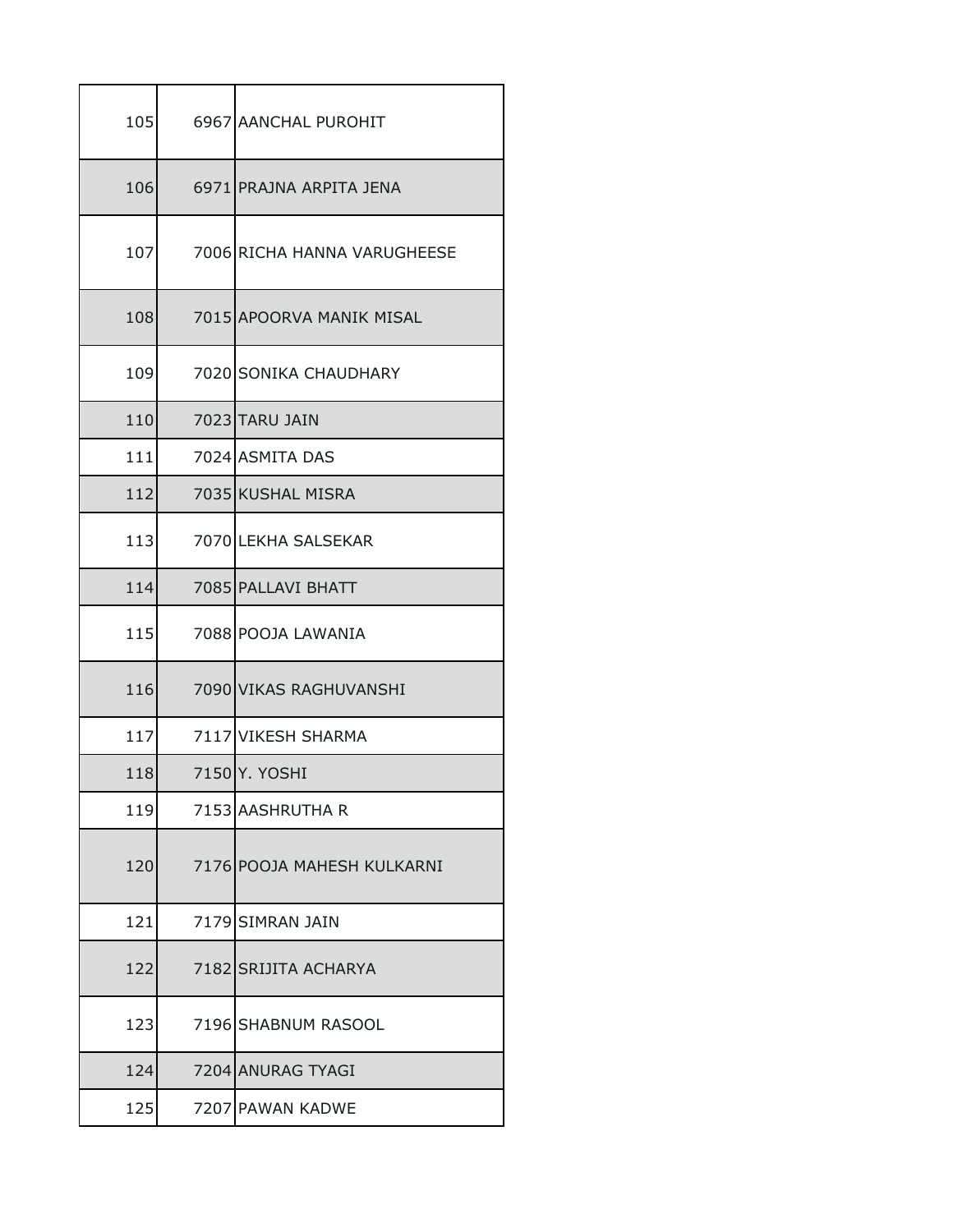| 126 | 7222 SHIVAM SRIVASTAVA        |
|-----|-------------------------------|
| 127 | 7234 SAYMA KHAN               |
| 128 | 7239 NAVEEN KUMAR MISHRA      |
| 129 | 7260 KAYENAT                  |
| 130 | 7261 ABHISHEK KUMAR NIGAM     |
| 131 | 7283 SHWETA SHARMA            |
| 132 | 7287 SHIVANEE BALU KHEDKAR    |
| 133 | 7301 SIDHARTH DASHSHARMA      |
| 134 | 7311 MOHD AKRAM               |
| 135 | 7326 BHADADE BHUSHAN RAJENDRA |
| 136 | 7329 SHITAL                   |
| 137 | 7342 ANUPRIYA CHATTAPADHYA    |
| 138 | 7385 ROHIT MALLICK            |
| 139 | 7405 RAM KUMAR                |
| 140 | 7416 JAGRITI AGARWAL          |
| 141 | 7423 SUBHAJIT BHOWMIK         |
| 142 | 7424 CAMELLIA GOON            |
| 143 | 7426 ANSHU SHARMA             |
| 144 | 7430 AVINASH D                |
| 145 | 7431 SANDESH KUMAR            |
| 146 | 7433 POOJA NILKNTH LOHAR      |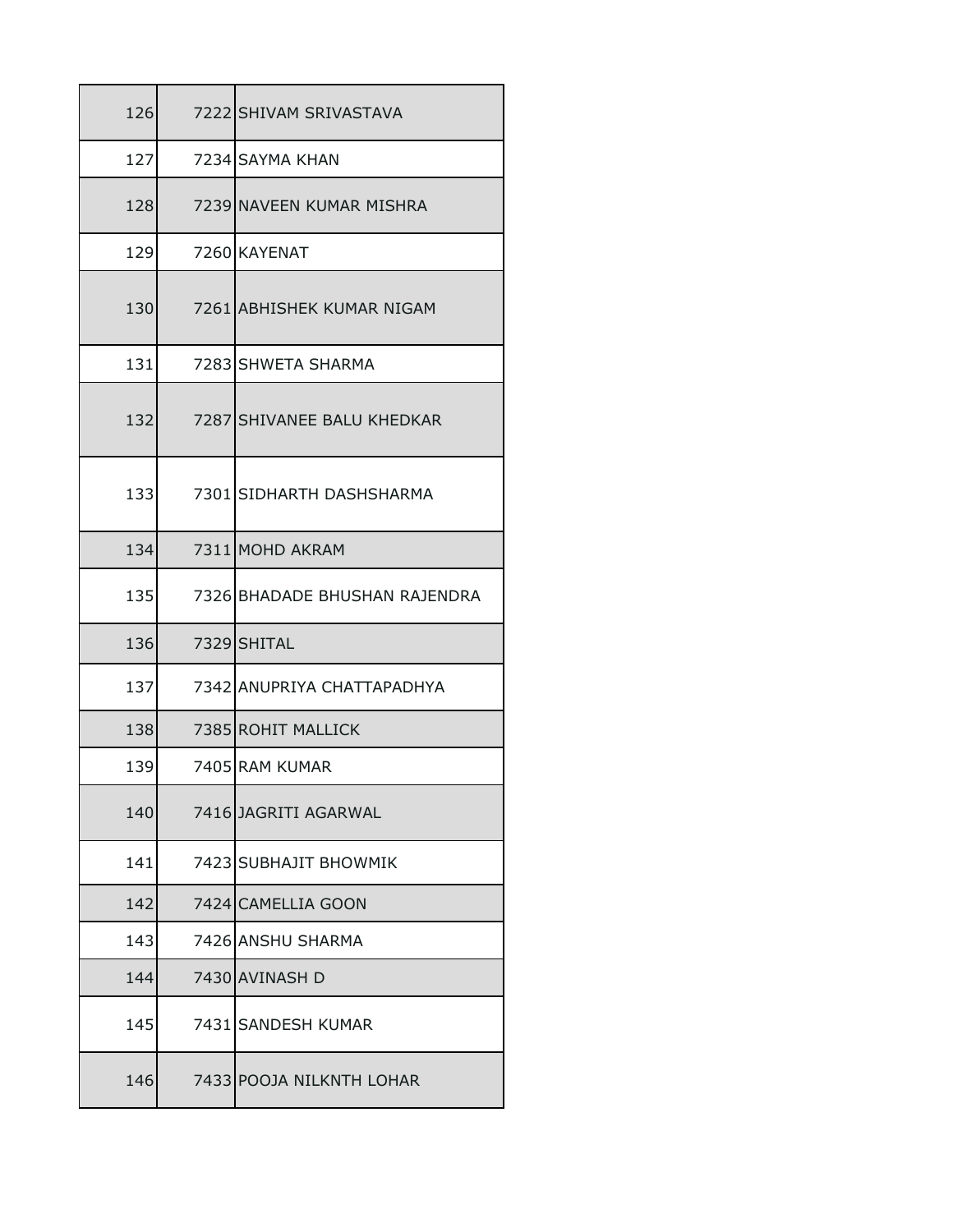| 147 |           | 7444 HEMLATA SAJWAN                           |
|-----|-----------|-----------------------------------------------|
| 148 | 7451      | <b>BHUPATHI LAKSHMI</b><br><b>RAGHUNANDAN</b> |
| 149 |           | 7454 CHANDRAPRABHA SINGH                      |
| 150 |           | 7458 ABHIMATI SHUKLA                          |
| 151 |           | 7460 DEEPAK SHARMA                            |
| 152 |           | 7464 SHIVA SHNKER A                           |
| 153 |           | 7469 KAVYA J                                  |
| 154 |           | 7487 NEHA BADHWAR                             |
| 155 |           | 7490 SUMIT                                    |
| 156 |           | 7491 SHRUTI TIWARI                            |
| 157 |           | 7492 PRIYANKA KUMARI                          |
| 158 |           | 7493 SHILPY KUMARI                            |
| 159 |           | 7497 SWEETY PAL                               |
| 160 |           | 7498 KRISHNA BHASKAR T                        |
| 161 |           | 7518 MOHD MUSTKIM ANSARI                      |
| 162 | 7529 RITU |                                               |
| 163 |           | 7534 ANJALI KHANNA                            |
| 164 |           | 7548 HRITIKA.                                 |
| 165 |           | 7555 PRIYANKA GIRI                            |
| 166 |           | 7565 VIPIN KUMAR KASHYAP                      |
| 167 |           | 7566 NEELOFER ZEHRA                           |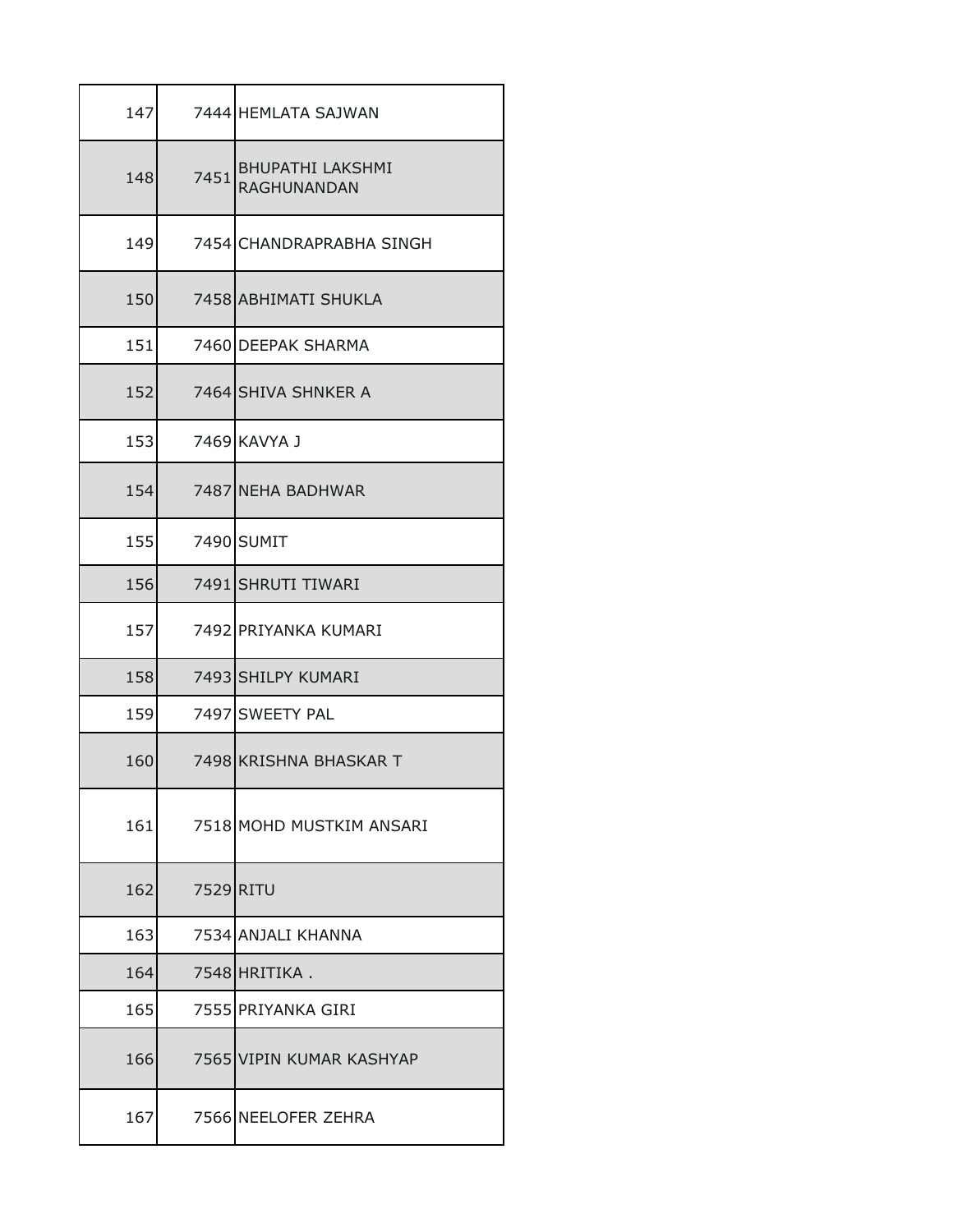| 168 |      | 7567 BINTEY ZEHRA         |
|-----|------|---------------------------|
| 169 |      | 7571 ANAMIKA KUMARI       |
| 170 |      | 7584 VANDANA SWAIN        |
| 171 |      | 7586 REENU SONI           |
| 172 |      | 7592 SUSHMITA CHAKRABORTY |
| 173 |      | 7601 SHREYATA             |
| 174 |      | 7620 SAKSHI JAISWAL       |
| 175 |      | 7638 PRATYUSH KUMAR SAHU  |
| 176 |      | 7639 MANISHANKAR RAI      |
| 177 |      | 7648 VISWAJIT M           |
| 178 |      | 7665 POOJA YADAV          |
| 179 |      | 7667 DR POOJA KUSHWAHA    |
| 180 |      | 7671 GYANESH KUMAR        |
| 181 | 7672 | <b>ANKITA BEHERA</b>      |
| 182 |      | 7676 MITHUN AICH          |
| 183 |      | 7681 NEERAJA R            |
| 184 |      | 7684 GHAYAS UDDIN         |
| 185 | 7691 | SAMBEDIKA JENA            |
| 186 |      | 7702 SONIKA SINGH         |
| 187 |      | 7706 VANSHIKA SINGH       |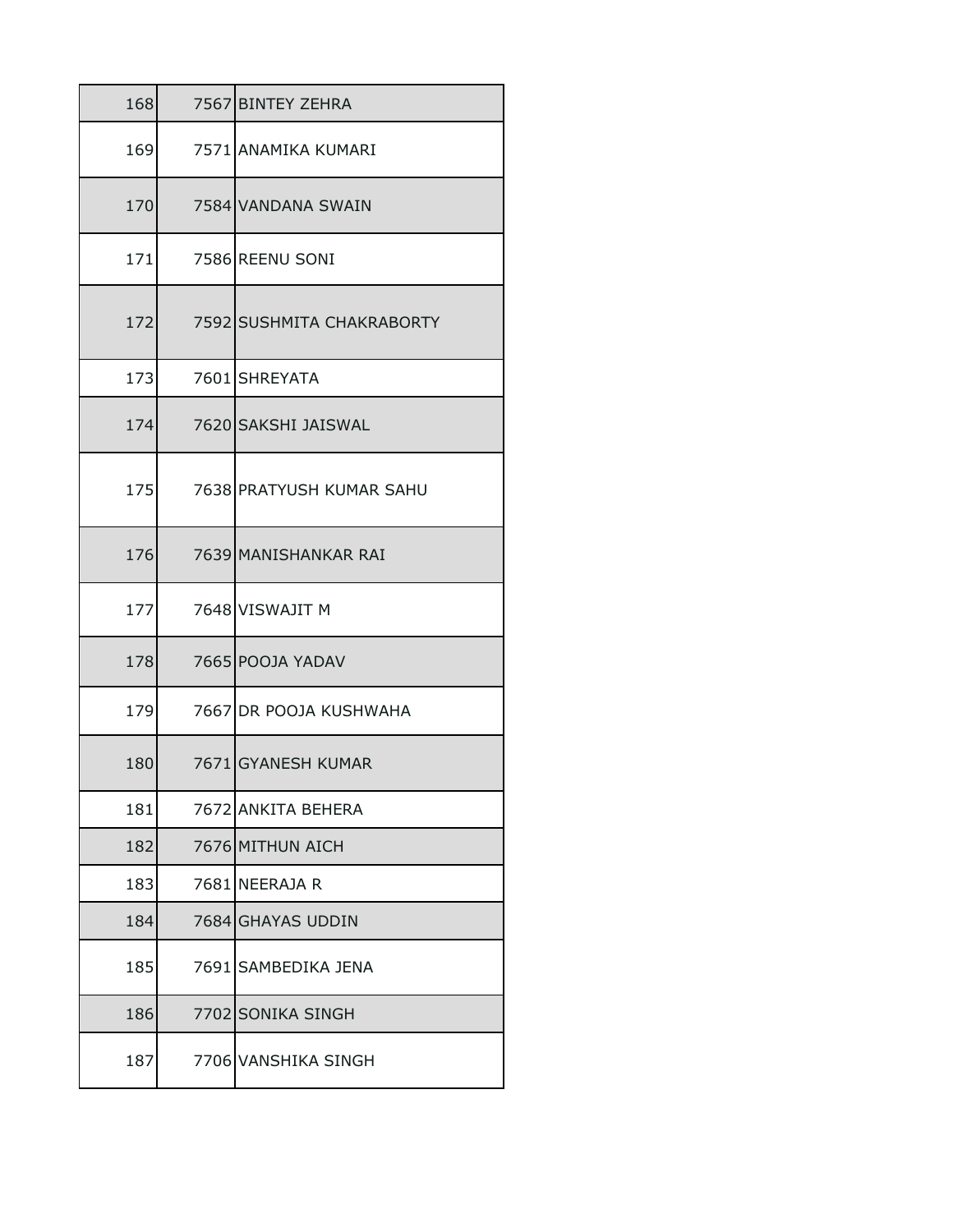| 188 |           | 7717 AKASH BALAJISINH BAIS |
|-----|-----------|----------------------------|
| 189 |           | 7718 ANJALI NISHA          |
| 190 |           | 7731 MANISHA               |
| 191 |           | 7746 PINKY CHOUDHARY       |
| 192 |           | 7754 DIVYA GUPTA           |
| 193 |           | 7766 POOJA SRIVASTAVA      |
| 194 |           | 7771 NEETU YADAV           |
| 195 |           | 7778 RANU SHRIVASTAVA      |
| 196 |           | 7786 ABHISHEK KUMAR VERMA  |
| 197 | 7787 LISA |                            |
| 198 |           | 7810 ANURAG CHAURASIA      |
| 199 |           | 7847 KARTIKI SRIVASTAVA    |
| 200 |           | 7849 SHAYAN AHMED          |
| 201 |           | 7858 DEEPAK PANDEY         |
| 202 |           | 7882 ARCHANA RAIKWAR       |
| 203 |           | 7885 SHAMEEMA BANO         |
| 204 |           | 7891 ANJITHA SASIDHARAN    |
| 205 |           | 7895 CHANDAN KUMAR MISHRA  |
| 206 |           | 7898 DESAI ALISHA SALIM    |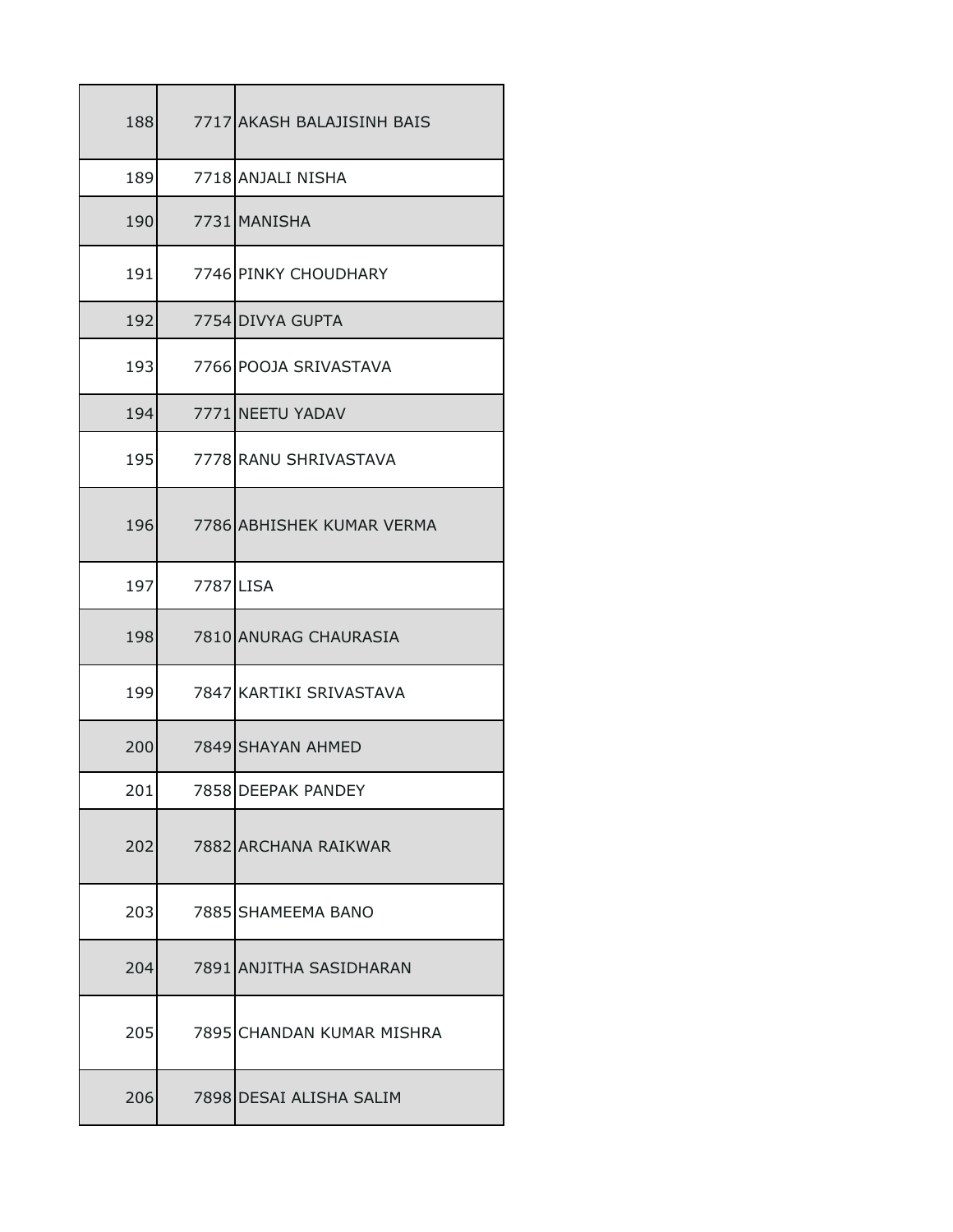| 207 | 7899 FAUZIYA ALEEM       |
|-----|--------------------------|
| 208 | 7902 HARSHITA TIWARI     |
| 209 | 7909 ADITYA SINGH        |
| 210 | 7913 PRIYANKA RAJWANI    |
| 211 | 7922 JUNED ALI           |
| 212 | 7923 AMIT KUMAR SINGH    |
| 213 | 7927 NANDINI MEHROTRA    |
| 214 | 7929 AMAN JOSHI          |
| 215 | 7935 AKSHITA KUMAR       |
| 216 | 7941 PARUL DUBEY         |
| 217 | 7944 ANJALI UNIYAL       |
| 218 | 7946 AMRITA BHATTACHARYA |
| 219 | 7948 VIKASH NIRANJAN     |
| 220 | 7955 SHREYA TRIPATHI     |
| 221 | 7983 AASHNA KHATOON      |
| 222 | 7992 ANKITA SHARMA       |
| 223 | 7999 ANANYA GHOSH        |
| 224 | 8002 SNEHAM              |
| 225 | 8004 PRATIMA VISHWAKRMA  |
| 226 | 8010 SHARIQUA KHAN       |
| 227 | 8011 DIKSHA SONI         |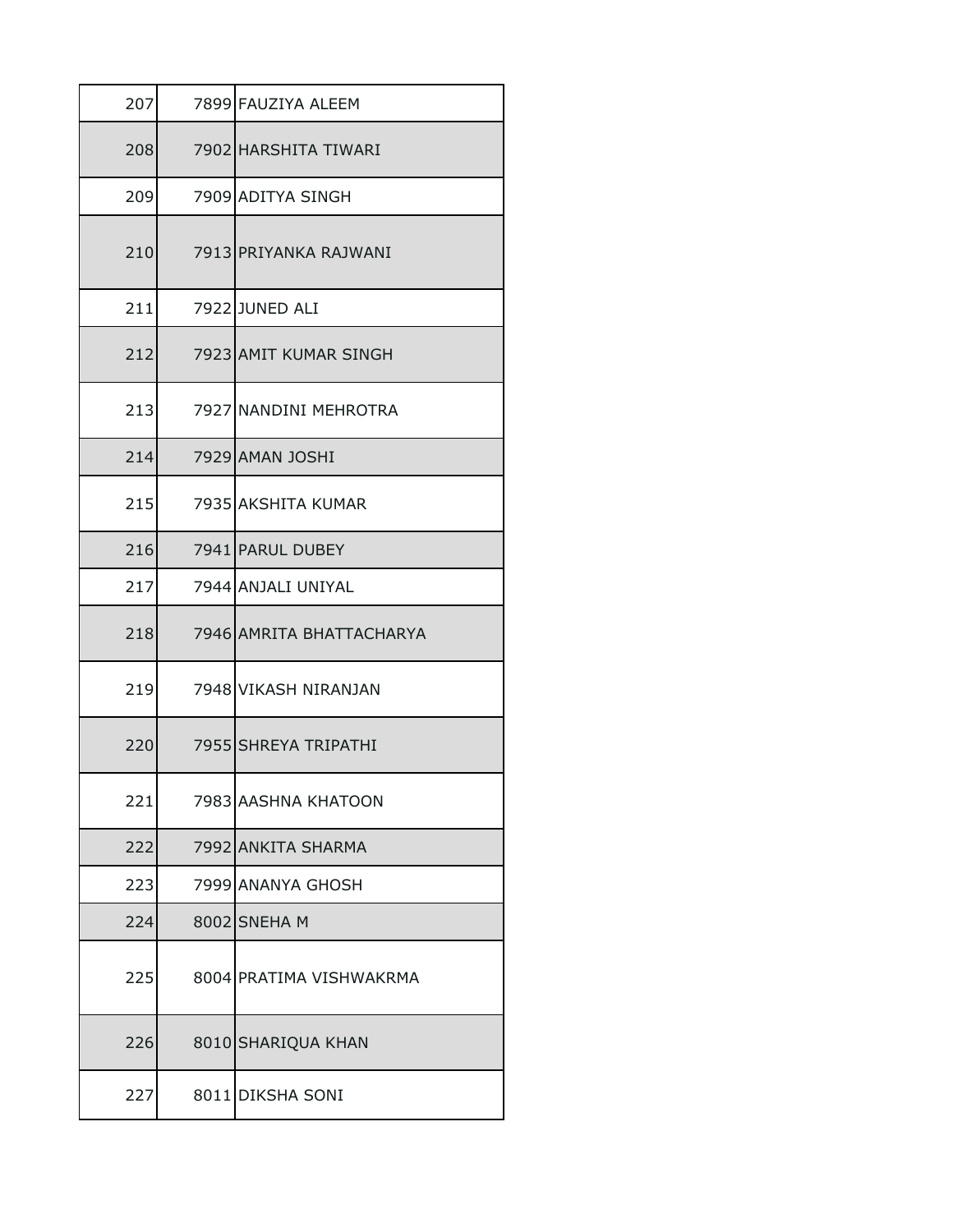| 228 | 8012 JAYSMITA CHALIHA       |
|-----|-----------------------------|
| 229 | 8016 SAI APARNA             |
| 230 | 8026 ANIMIKHA PAUL          |
| 231 | 8055 SUNANDA YADAV          |
| 232 | 8075 ANKITA YADAV           |
| 233 | 8082 LOPAMUDRA BHADRA       |
| 234 | 8089 VISHWAJEET MISHRA      |
| 235 | 8091 AKANKSHA GARG          |
| 236 | 8114 DIVYESH PATHAK         |
| 237 | 8118 RAKSHA GUPTA           |
| 238 | 8124 HARSHIKA GUPTA         |
| 239 | 8127 ANKITA SONI            |
| 240 | 8128 ANESHA CHANDA          |
| 241 | 8141 SANJU                  |
| 242 | 8143 MOHD SUHAIL            |
| 243 | 8153 ANSHIKA JAIN           |
| 244 | 8160 ARCHANA SINGH SINGH    |
| 245 | 8178 SOHELI SWAGATIKA SAHOO |
| 246 | 8190 ANKITA MONDAL          |
| 247 | 8201 KAJAL DHANANJAY RATHOD |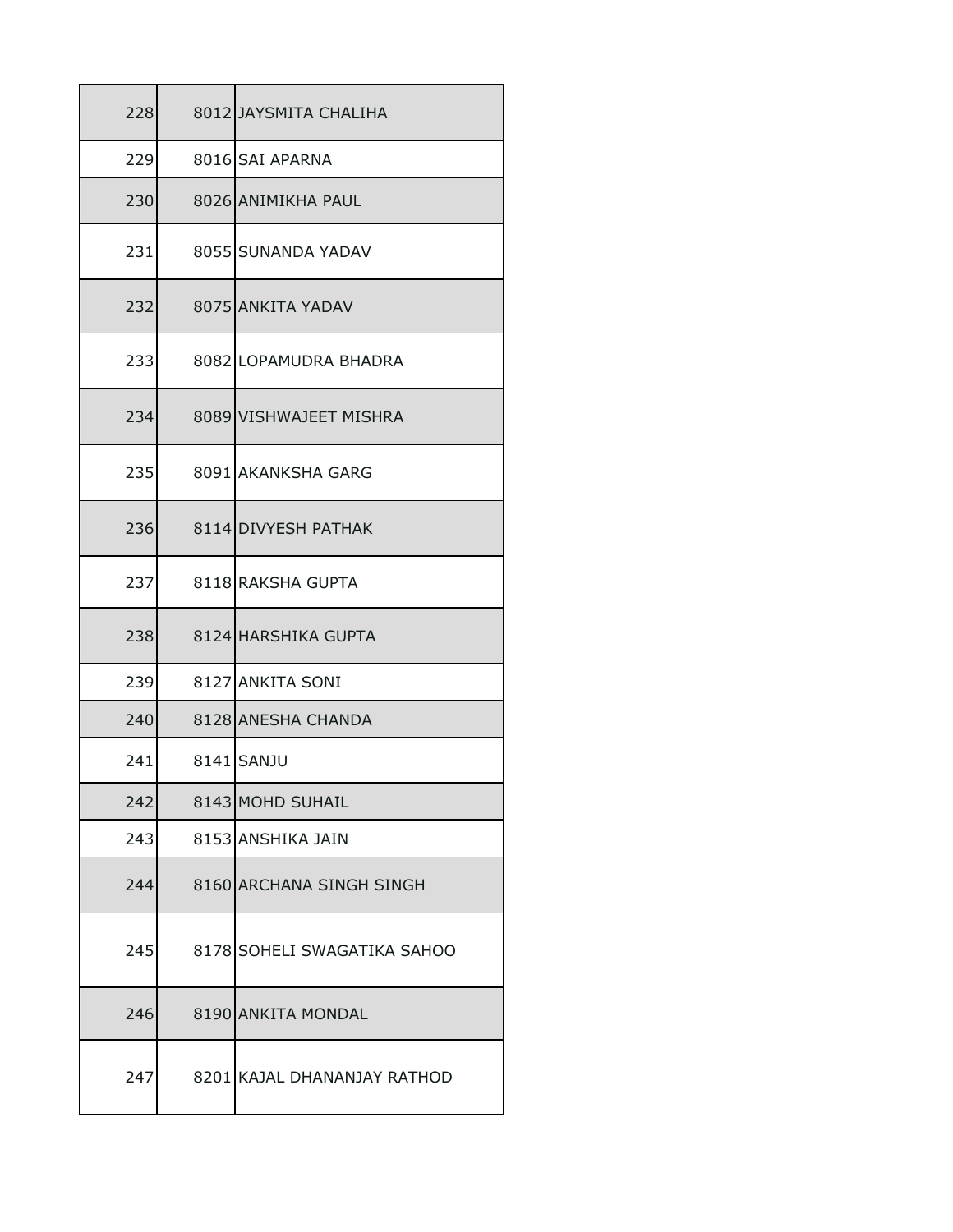| 248 | 8209 SHREYA DUBEY           |
|-----|-----------------------------|
| 249 | 8222 SHUBHAM GUDADHE        |
| 250 | 8223 NITIN KUMAR            |
| 251 | 8225 ANJALI RATHORE         |
| 252 | 8235 NISHA KUMARI           |
| 253 | 8245 ROOPALI SINGH          |
| 254 | 8249 ABHILEK KUMAR NAUTIYAL |
| 255 | 8252 SHALINI                |
| 256 | 8254 POOJA NILKANTH LOHAR   |
| 257 | 8259 NAGMA                  |
| 258 | 8263 MAMTA DEVI             |
| 259 | 8265 KAJAL BANKOTI          |
| 260 | 8269 APARNA SINGH KUSHWAHA  |
| 261 | 8272 RADHIKA CHAUHAN        |
| 262 | 8280 SANDEEP KUMAR SHUKLA   |
| 263 | 8282 DEBAJYOTI SARKAR       |
| 264 | 8283 SHUBHANGI CHANDEL      |
| 265 | 8288 PRIYA                  |
| 266 | 8290 RUVI THAKUR            |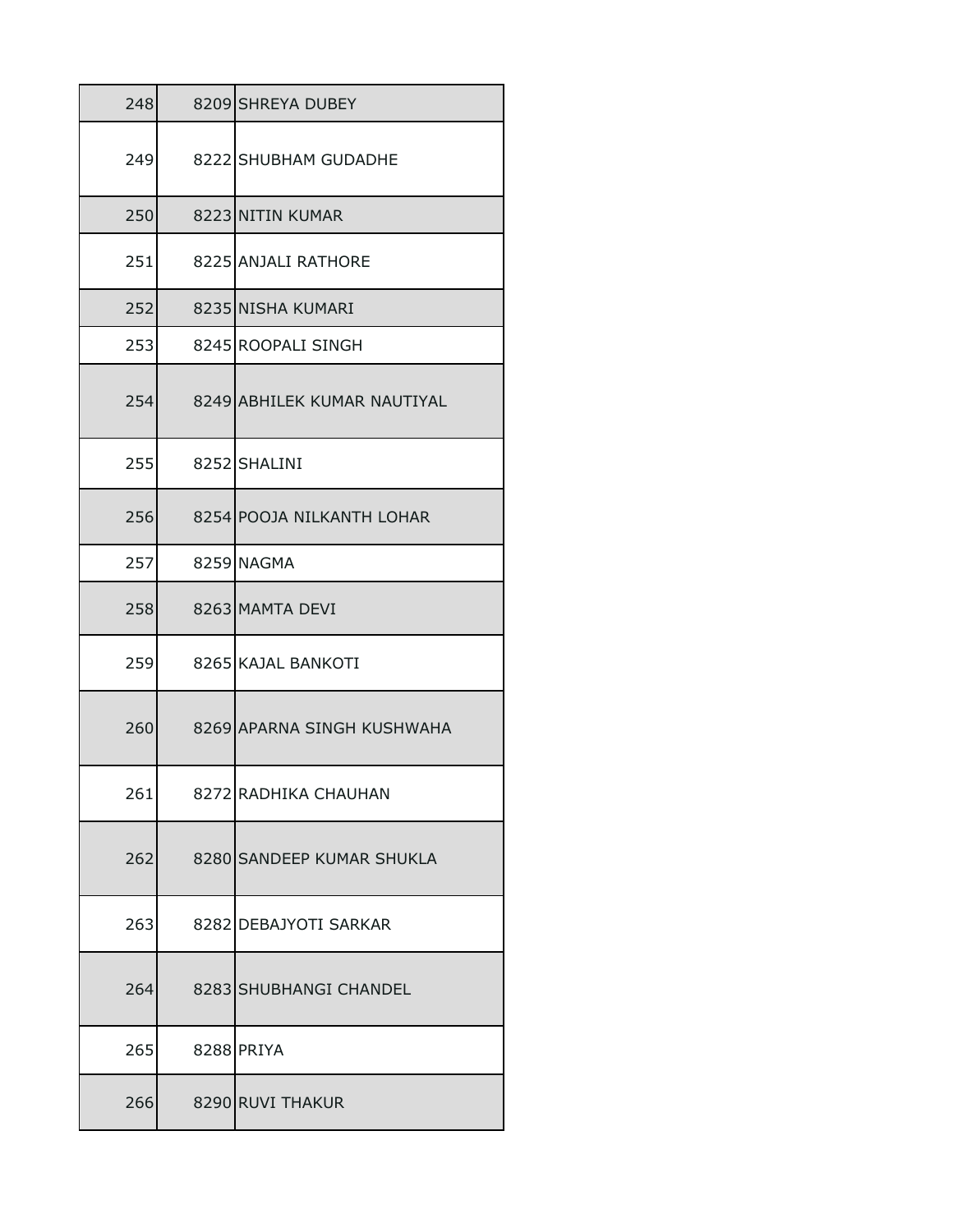| 267 | 8301 RADHA TIWARI             |
|-----|-------------------------------|
| 268 | 8306 SHIBBI DUTTA             |
| 269 | 8316 SHAGUFTA KHAN            |
| 270 | 8320 POOJA SHUKLA             |
| 271 | 8322 ANAM AHSAN               |
| 272 | 8327 MANVI ARORA              |
| 273 | 8328 DEBANJAN GHOSH           |
| 274 | 8330 ARADHANA MOHANTY         |
| 275 | 8335 GARIMA RAI               |
| 276 | 8343 REECHA                   |
| 277 | 8354 ROMA AGRAHARI            |
| 278 | 8355 MEGHA                    |
| 279 | 8363 DEVINDER YADAV           |
| 280 | 8364 SUCHARITA NANDY          |
| 281 | 8367 VISHAKHA GUPTA           |
| 282 | 8370 PUSHPENDRA KUMAR         |
| 283 | 8371 SIBANI BHOWAL            |
| 284 | 8374 SAVIA BERNADETTE BOTELHO |
| 285 | 8376 NIMISHA CHAUDHARY        |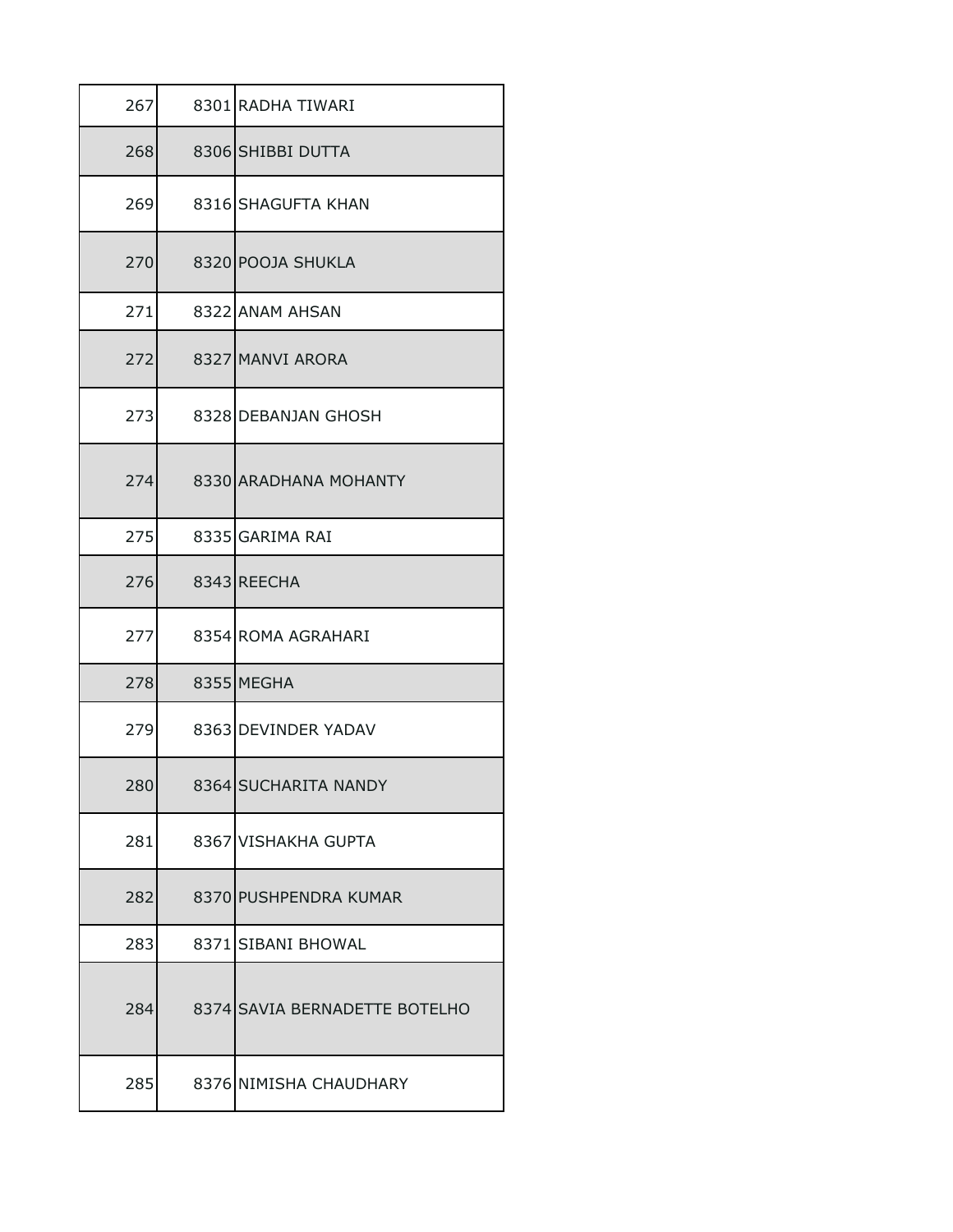| 286 | 8381 KOMAL                      |
|-----|---------------------------------|
| 287 | 8388 DIKSHA SHARMA              |
| 288 | 8394 ADITYAKUMAR RAJKUMAR LANKA |
| 289 | 8401 SAURABH SINGH              |
| 290 | 8403 SHARMISTHA DEY             |
| 291 | 8404 RUPAL NIGAM                |
| 292 | 8416 BHAWNA SINGH               |
| 293 | 8426 ANUBHA CHAUDHARY           |
| 294 | 8432 SHIVANI MAHRA              |
| 295 | 8435 DAYANI MILIND PAGARE       |
| 296 | 8443 NANDINI DAS                |
| 297 | 8445 KATYAYANI MISHRA           |
| 298 | 8447 SNEHAL ASHISH BORATE       |
| 299 | 8454 SANJIV KUMAR MAHTO         |